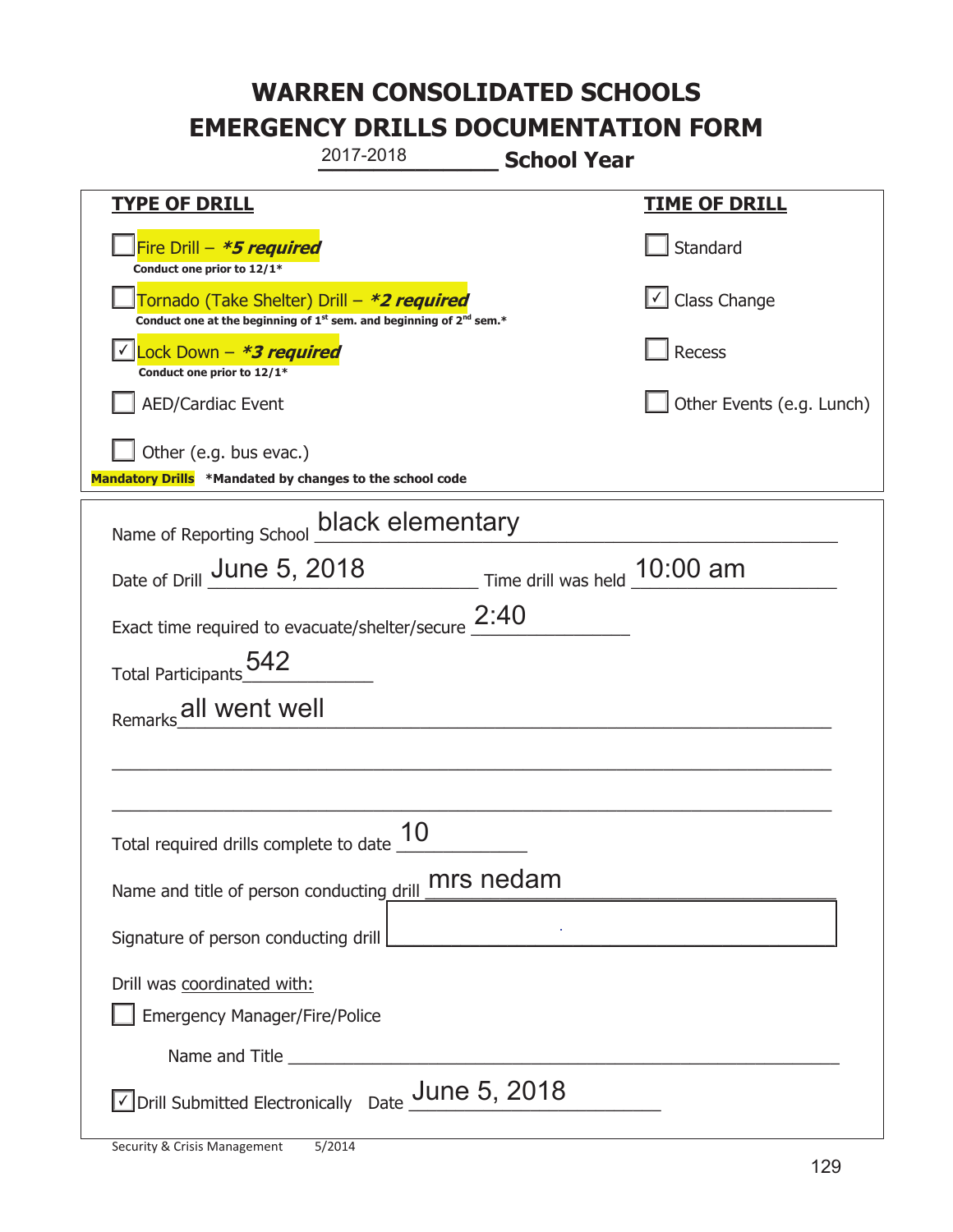| 2017/18                                                                                                                     | <b>School Year</b>                                    |
|-----------------------------------------------------------------------------------------------------------------------------|-------------------------------------------------------|
| <b>TYPE OF DRILL</b>                                                                                                        | <b>TIME OF DRILL</b>                                  |
| Fire Drill – <i>*<b>5 required</b></i><br>Conduct one prior to 12/1*                                                        | $\sf I$ Standard                                      |
| Tornado (Take Shelter) Drill – *2 required<br>Conduct one at the beginning of $1^{st}$ sem. and beginning of $2^{nd}$ sem.* | Class Change                                          |
| Lock Down – <b>*3 required</b><br>Conduct one prior to 12/1*                                                                | Recess                                                |
| <b>AED/Cardiac Event</b>                                                                                                    | Other Events (e.g. Lunch)                             |
| Other (e.g. bus evac.)                                                                                                      |                                                       |
| Mandatory Drills *Mandated by changes to the school code                                                                    |                                                       |
| Name of Reporting School Black Elementary School                                                                            |                                                       |
| Date of Drill 5/25/2018                                                                                                     | Time drill was held 10:06 am                          |
| Exact time required to evacuate/shelter/secure $\frac{3}{2}$ minutes                                                        |                                                       |
| Total Participants 530                                                                                                      |                                                       |
|                                                                                                                             | all students and staff evacuated smoothly and quickly |
|                                                                                                                             |                                                       |
|                                                                                                                             |                                                       |
| 8<br>Total required drills complete to date                                                                                 |                                                       |
| Name and title of person conducting drill                                                                                   | <b>Khris Nedam</b>                                    |
| Signature of person conducting drill   The Context of the Context of the Context of Digital Signature of person             |                                                       |
| Drill was coordinated with:                                                                                                 |                                                       |
| <b>Emergency Manager/Fire/Police</b>                                                                                        |                                                       |
| Name and Title <b>Name and Title</b>                                                                                        |                                                       |
| Drill Submitted Electronically $\,$ Date $_{-}^{\,}5/25/18$                                                                 |                                                       |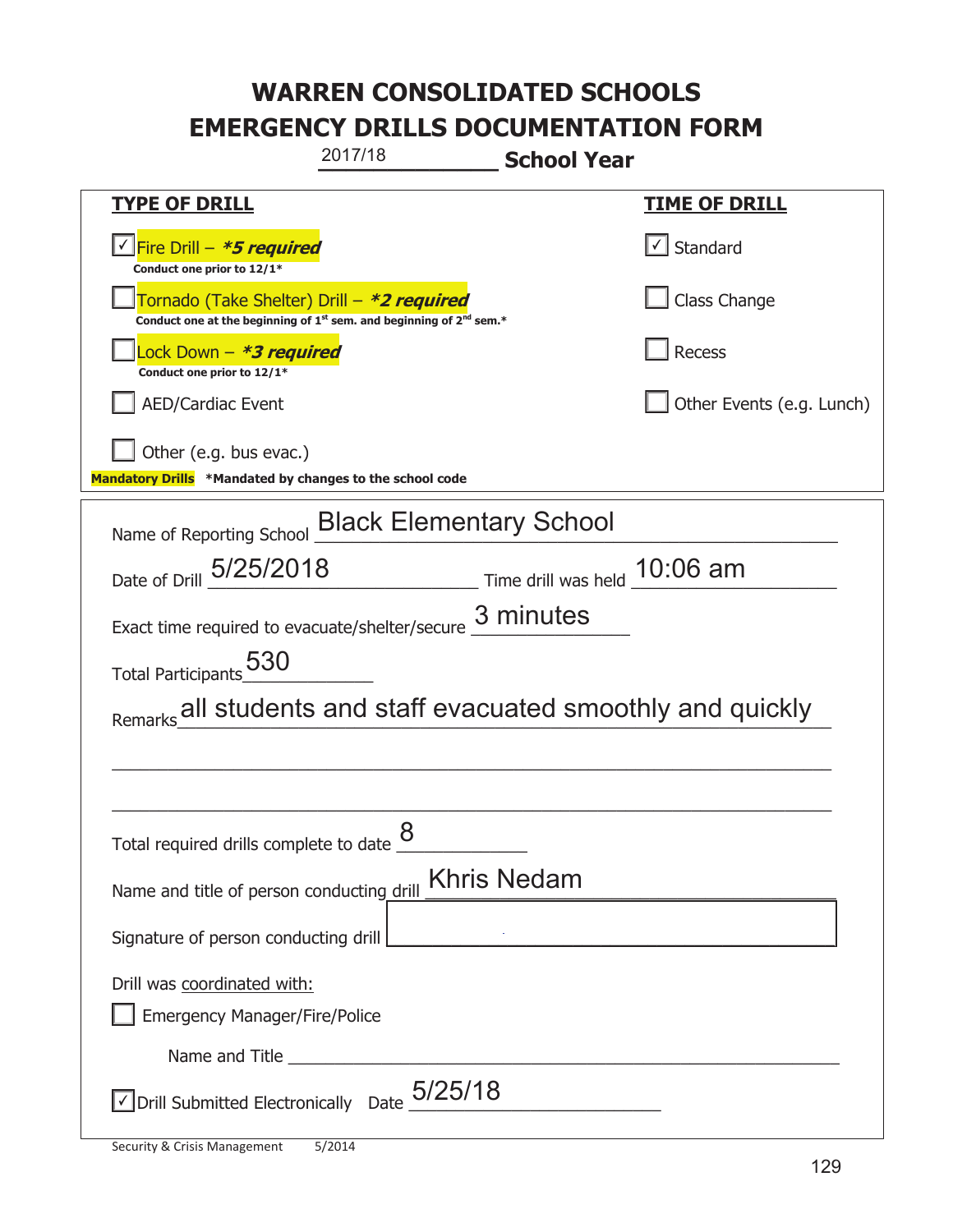|                                                                                    | 2017/18                                                                                                                                   | <b>School Year</b>          |                                                                      |
|------------------------------------------------------------------------------------|-------------------------------------------------------------------------------------------------------------------------------------------|-----------------------------|----------------------------------------------------------------------|
| <u>TYPE OF DRILL</u>                                                               |                                                                                                                                           |                             | <b>TIME OF DRILL</b>                                                 |
| Fire Drill - *5 required<br>Conduct one prior to 12/1*                             |                                                                                                                                           |                             | Standard                                                             |
|                                                                                    | Tornado (Take Shelter) Drill – *2 required<br>Conduct one at the beginning of 1 <sup>st</sup> sem. and beginning of 2 <sup>nd</sup> sem.* |                             | Class Change                                                         |
| ock Down – <b>*<i>3 required</i></b><br>Conduct one prior to 12/1*                 |                                                                                                                                           |                             | Recess                                                               |
| <b>AED/Cardiac Event</b>                                                           |                                                                                                                                           |                             | Other Events (e.g. Lunch)                                            |
| Other (e.g. bus evac.)<br>Mandatory Drills *Mandated by changes to the school code |                                                                                                                                           |                             |                                                                      |
| Name of Reporting School <b>Black Elementary</b>                                   |                                                                                                                                           |                             |                                                                      |
| Date of Drill 4/26/2018                                                            |                                                                                                                                           | Time drill was held 2:00 pm |                                                                      |
| Exact time required to evacuate/shelter/secure                                     |                                                                                                                                           | 3 min. 30 seconds           |                                                                      |
|                                                                                    |                                                                                                                                           |                             |                                                                      |
|                                                                                    | Entire school evacuated quietly and quickly.                                                                                              |                             |                                                                      |
|                                                                                    |                                                                                                                                           |                             |                                                                      |
|                                                                                    |                                                                                                                                           |                             |                                                                      |
| Total required drills complete to date                                             |                                                                                                                                           |                             |                                                                      |
| Name and title of person conducting drill <b>Khris Nedam</b>                       |                                                                                                                                           |                             |                                                                      |
| Signature of person conducting drill                                               | <b>Khris Nedam</b>                                                                                                                        |                             | Digitally signed by Khris Nedam<br>Date: 2018.04.26 14:10:04 -04'00' |
| Drill was coordinated with:                                                        |                                                                                                                                           |                             |                                                                      |
| <b>Emergency Manager/Fire/Police</b>                                               |                                                                                                                                           |                             |                                                                      |
| Name and Title                                                                     |                                                                                                                                           |                             |                                                                      |
| $\vee$ Drill Submitted Electronically Date $4/26/2018$                             |                                                                                                                                           |                             |                                                                      |
| Security & Crisis Management                                                       | 5/2014                                                                                                                                    |                             |                                                                      |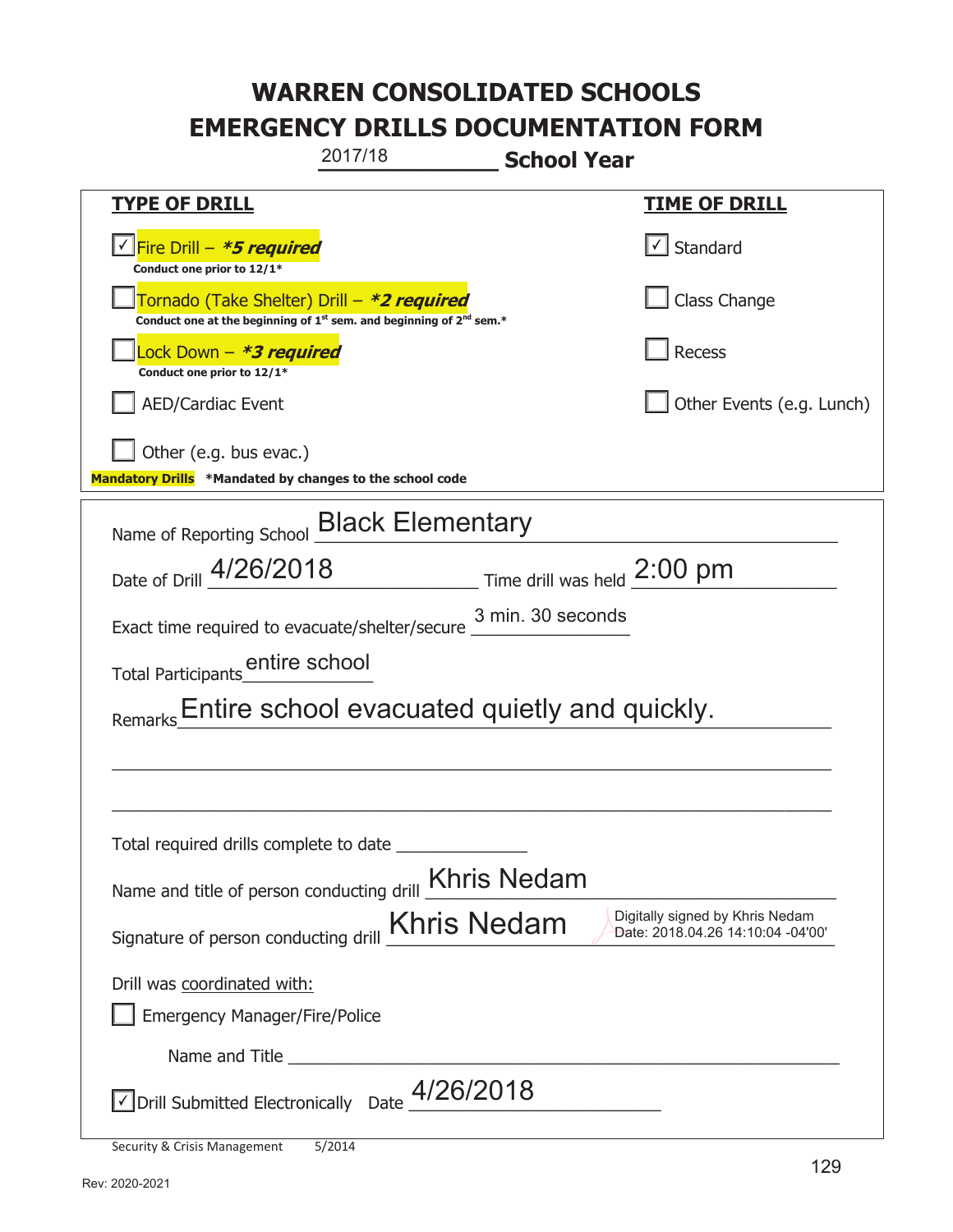|                                                                                    | 2017/18                                                                       | <b>School Year</b>            |                                                                      |
|------------------------------------------------------------------------------------|-------------------------------------------------------------------------------|-------------------------------|----------------------------------------------------------------------|
| <b>TYPE OF DRILL</b>                                                               |                                                                               |                               | <u>TIME OF DRILL</u>                                                 |
| Fire Drill - *5 required<br>Conduct one prior to 12/1*                             |                                                                               |                               | Standard                                                             |
| Tornado (Take Shelter) Drill – *2 required                                         | Conduct one at the beginning of $1^{st}$ sem. and beginning of $2^{nd}$ sem.* |                               | Class Change                                                         |
| Lock Down – <b>*<i>3 required</i></b><br>Conduct one prior to 12/1*                |                                                                               |                               | Recess                                                               |
| <b>AED/Cardiac Event</b>                                                           |                                                                               |                               | Other Events (e.g. Lunch)                                            |
| Other (e.g. bus evac.)<br>Mandatory Drills *Mandated by changes to the school code |                                                                               |                               |                                                                      |
| Name of Reporting School                                                           | <b>Black Elementary School</b>                                                |                               |                                                                      |
| Date of Drill 10/6/17                                                              |                                                                               | Time drill was held $2:40$ pm |                                                                      |
| Exact time required to evacuate/shelter/secure $4:00$                              |                                                                               |                               |                                                                      |
| Total Participants 550                                                             |                                                                               |                               |                                                                      |
| Remarks all students were safe - rooms were secured quickly.                       |                                                                               |                               |                                                                      |
|                                                                                    |                                                                               |                               |                                                                      |
|                                                                                    |                                                                               |                               |                                                                      |
| Total required drills complete to date $\frac{2}{3}$                               |                                                                               |                               |                                                                      |
| Name and title of person conducting drill <b>Khris Nedam</b>                       |                                                                               |                               |                                                                      |
| Signature of person conducting drill                                               | <b>Khris Nedam</b>                                                            |                               | Digitally signed by Khris Nedam<br>Date: 2017.10.06 15:00:57 -04'00' |
| Drill was coordinated with:<br><b>Emergency Manager/Fire/Police</b>                |                                                                               |                               |                                                                      |
|                                                                                    |                                                                               |                               |                                                                      |
|                                                                                    |                                                                               |                               |                                                                      |